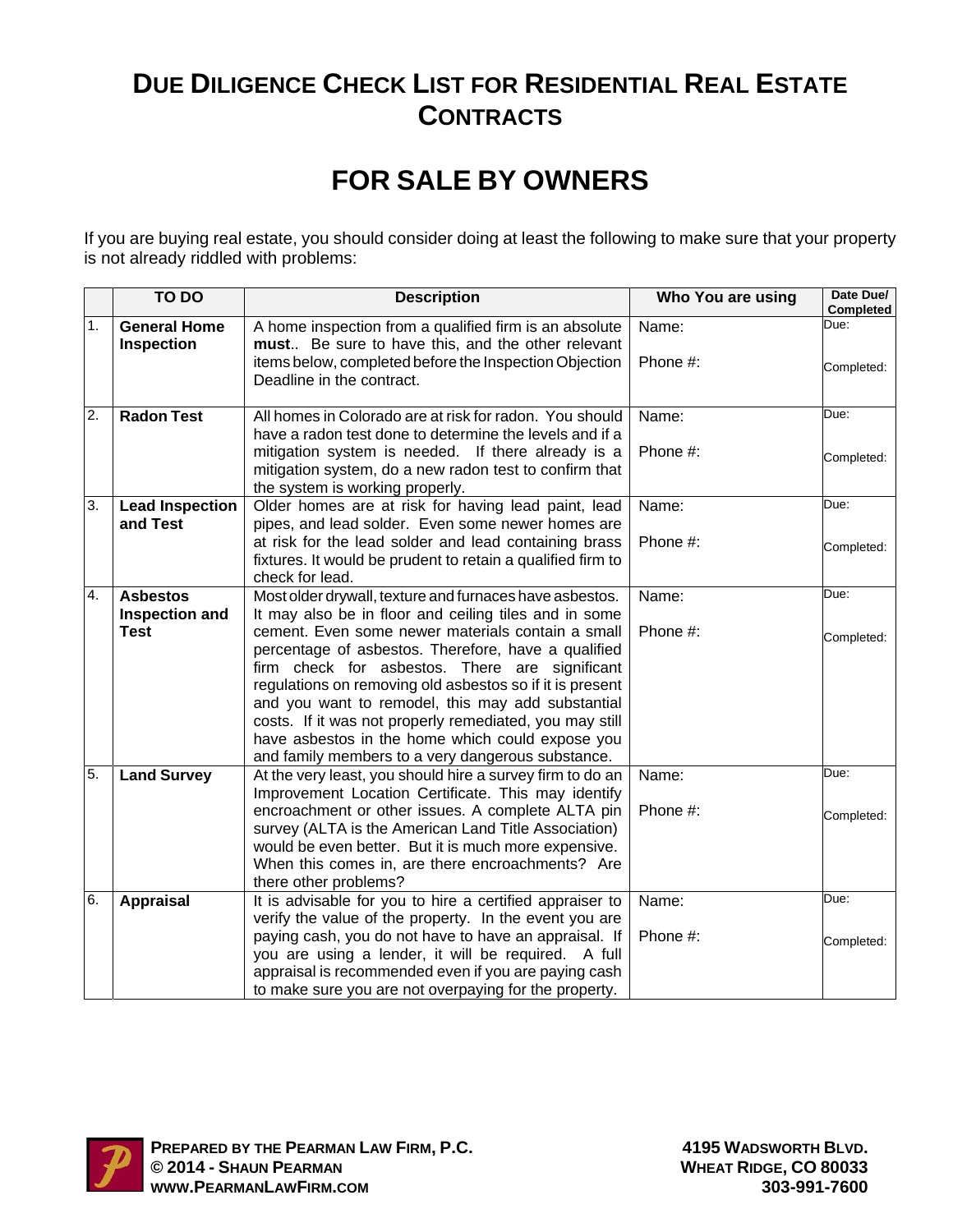| 7.  | <b>Title Insurance</b> | Title insurance is always recommended. Before you           | Name:    | Due:       |
|-----|------------------------|-------------------------------------------------------------|----------|------------|
|     |                        | order a title commitment, shop for the best price.          |          |            |
|     |                        | Sometimes the premium you pay will pay may vary by          | Phone #: |            |
|     |                        | hundreds of dollars between companies. When you             |          | Completed: |
|     |                        |                                                             |          |            |
|     |                        | order the title commitment, you should ask for a copy of    |          |            |
|     |                        | all documents that will be on the title policy listed as    |          |            |
|     |                        | exceptions. Also, ask the title company to remove the       |          |            |
|     |                        | standard exceptions and what their requirements will        |          |            |
|     |                        | be, as well as the additional premium, for this to          |          |            |
|     |                        | happen. Also, if your property is subject to an HOA or      |          |            |
|     |                        | has covenants, it is recommended that you consult with      |          |            |
|     |                        | the title company and your attorney to determine what       |          |            |
|     |                        | special endorsements you should consider buying from        |          |            |
|     |                        | the title insurance company to protect you from past        |          |            |
|     |                        | covenant violations.                                        |          |            |
| 8.  | HOA,                   | If you are buying a property, always find out if it is      | Name:    | Due:       |
|     | Covenants,             | subject to a Homeowner's Association. If so, this poses     |          |            |
|     | <b>Resolutions,</b>    | very unique and potentially significant issues. You         | Phone #: | Completed: |
|     | Bylaws,                | should consult with your attorney on this.  You and         |          |            |
|     | <b>Reserves</b>        | your attorney should get copies of the covenants,           |          |            |
|     |                        | resolutions, and bylaws from the HOA. You should            |          |            |
|     |                        | check cocourts.com to see how often the HOA has             |          |            |
|     |                        | sued residents and why. You should make sure how            |          |            |
|     |                        | much the monthly fees are and if they are likely to go      |          |            |
|     |                        | up. You should see what the HOA has in its reserve          |          |            |
|     |                        | account, what percentage of dues go into reserve, and       |          |            |
|     |                        | see how much deferred maintenance is waiting to be          |          |            |
|     |                        | paid for from the reserves or future assessments. You       |          |            |
|     |                        | should also ask the HOA to provide a copy of all notices    |          |            |
|     |                        | of violations of covenants concerning this property.        |          |            |
| 9.  | <b>Special Tax</b>     | You should consult an attorney to review all the special    | Name:    | Due:       |
|     | <b>Districts</b>       | tax districts that have taxing authority over the property. |          |            |
|     |                        | If you are moving into a new development, this is a very    | Phone #: | Completed: |
|     |                        | significant issue because if there are not ultimately       |          |            |
|     |                        | sufficient other homeowners over which to spread the        |          |            |
|     |                        | infrastructure and other taxes, you could be subject to     |          |            |
|     |                        | very large and unexpected taxes. You can find out all       |          |            |
|     |                        | the special taxing districts who can tax your property by   |          |            |
|     |                        | looking on the county assessor's web site and finding       |          |            |
|     |                        | the assessor's statement concerning your prospective        |          |            |
|     |                        | new property.                                               |          |            |
| 10. | <b>Utilities</b>       | Check with the utility companies (gas, water, sewer,        | Name:    | Due:       |
|     |                        | electric) to determine what the average monthly energy      |          |            |
|     |                        | bills have been. If it is abnormal, this could indicate a   | Phone #: | Completed: |
|     |                        | significant problem. You should also verify what internet   |          |            |
|     |                        | is available in the area to determine if you will be        |          |            |
|     |                        | satisfied.                                                  |          |            |
| 11. | <b>Environmental</b>   | If your property is near any commercial or industrial       | Name:    | Due:       |
|     | <b>Issues</b>          | properties, including gas stations, you should get legal    |          |            |
|     |                        | advice on what to do. You can also contact the              | Phone #: | Completed: |
|     |                        | Colorado Department of Public Health and Environment        |          |            |
|     |                        | and get records from them regarding any contamination       |          |            |
|     |                        | or spills in the area.                                      |          |            |
| 12. | <b>Warranties</b>      | Request the Seller to provide you all the original          | Name:    | Due:       |
|     |                        | warranty information on anything under warranty, such       |          |            |
|     |                        | as appliances, furnaces, etc. Also, there are home          | Phone #: | Completed: |
|     |                        | warranty companies who will sell you a home warranty        |          |            |
|     |                        | and they will pay for any covered appliance that fails for  |          |            |

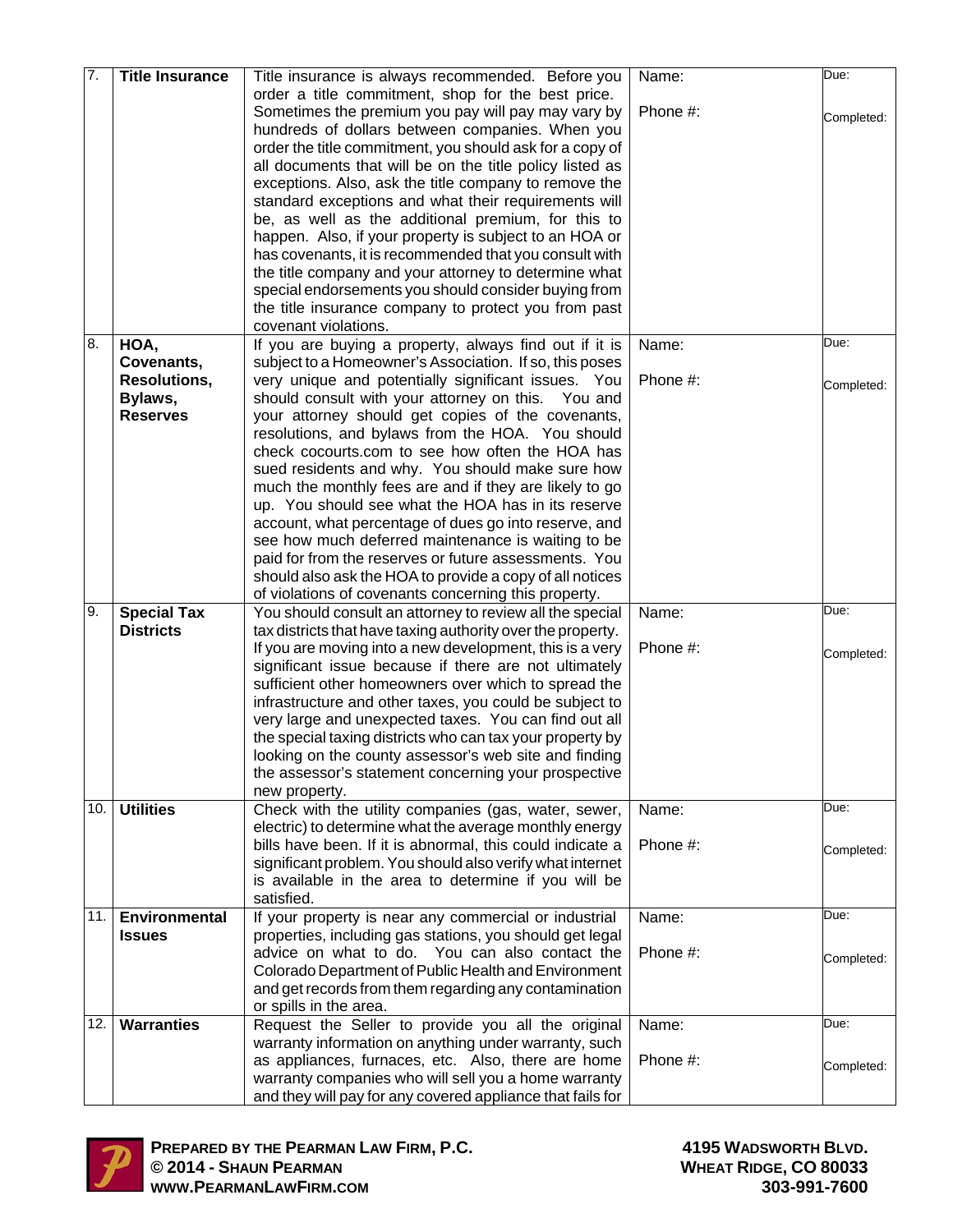|     |                        | the period of the warranty. This may be prudent to buy<br>if the appliances are old. Make sure you find a<br>reputable company. |          |            |
|-----|------------------------|---------------------------------------------------------------------------------------------------------------------------------|----------|------------|
| 13. | <b>Building</b>        | Consult the city or county in which your property is                                                                            | Name:    | Due:       |
|     | <b>Permits</b>         | located and get a copy of all building permits ever                                                                             |          |            |
|     |                        | purchased for the property. Then compare this with the                                                                          | Phone #: |            |
|     |                        | SELLER'S PROPERTY DISCLOSURE to make sure                                                                                       |          | Completed: |
|     |                        | that the sellers obtained all the right permits before                                                                          |          |            |
|     |                        | having work done. If the seller did not, you should get                                                                         |          |            |
|     |                        | legal advice on what to do. You may have a problem                                                                              |          |            |
|     |                        | selling a property that has had work done without a                                                                             |          |            |
|     |                        | permit.                                                                                                                         |          |            |
| 14. | Zoning                 | Meet with the zoning department of the city or county in                                                                        | Name:    | Due:       |
|     |                        | which your property is located and ask for a copy of all                                                                        |          |            |
|     |                        | notices of zoning or other violations concerning the                                                                            | Phone #: | Completed: |
|     |                        | property. If there were ever any issued, you should get                                                                         |          |            |
|     |                        | legal advice. You should also make sure that the                                                                                |          |            |
| 15. |                        | zoning is correct on the property.                                                                                              |          | Due:       |
|     | <b>Mold</b>            | You may want to have a mold test done even if you do<br>not see any mold. Talk to your home inspector about                     | Name:    |            |
|     |                        | this. Mold contamination and its remediation can be a                                                                           | Phone #: |            |
|     |                        | major problem and expense.                                                                                                      |          | Completed: |
| 16. | <b>Neighbors</b>       | Sometimes there are very bad neighbors adjacent to a                                                                            |          | Due:       |
|     |                        | property with barking dogs or who harass or ??? This                                                                            |          |            |
|     |                        | may be more difficult to research. You could go to                                                                              |          | Completed: |
|     |                        | some of the neighbors and ask. You can also do what                                                                             |          |            |
|     |                        | is suggested in #17 below and go the law enforcement                                                                            |          |            |
|     |                        | and get all the law enforcement contacts on the                                                                                 |          |            |
|     |                        | property from the records department.                                                                                           |          |            |
| 17. | <b>Meth Labs</b>       | Sellers are required to tell you if there was a meth lab                                                                        |          | Due:       |
|     |                        | on the property. You should not rely on the seller to do                                                                        |          |            |
|     |                        | this but should also go to the local police, fire and/or                                                                        |          | Completed: |
|     |                        | sheriff departments which have jurisdiction and get a                                                                           |          |            |
|     |                        | copy of all the law enforcement contacts that have                                                                              |          |            |
|     |                        | happened at this property. Go to the records<br>department. In addition, building permits may give                              |          |            |
|     |                        | insight to this problem if permits were issued, see if the                                                                      |          |            |
|     |                        | DEA was involved or a remediation permit was issued.                                                                            |          |            |
|     |                        | The DEA has public records for clandestine labs on its                                                                          |          |            |
|     |                        | web site at: http://www.justice.gov/dea/clan-lab/co.pdf                                                                         |          |            |
| 12. | <b>Review of Title</b> | Once the title commitment comes in from the title                                                                               |          | Due:       |
|     | <b>Commitment</b>      | company, make sure you review it carefully - can seller                                                                         |          |            |
|     |                        | fulfill the requirements? Are there exceptions to the title                                                                     |          | Completed: |
|     |                        | policy that you do not want? Do you want to add some                                                                            |          |            |
|     |                        |                                                                                                                                 |          |            |
| 13. |                        | endorsements to give you added protection?                                                                                      |          |            |
|     | <b>Review of</b>       | Ask the closer to send you the closing documents as                                                                             |          | Due:       |
|     | <b>Closing</b>         | early as possible. They need to be reviewed. Is your                                                                            |          |            |
|     | <b>Documents</b>       | name(s) accurate on the Deed? Are you getting the                                                                               |          | Completed: |
|     |                        | correct type of deed (e.g., Warranty Deed)? Are the                                                                             |          |            |
|     |                        | exceptions listed on the Warranty Deed the same as                                                                              |          |            |
|     |                        | the ones on the title commitment? If you are buying with                                                                        |          |            |
|     |                        | a spouse, are you taking title correctly, such as joint                                                                         |          |            |
|     |                        | Is the mechanic's lien indemnification<br>tenants?                                                                              |          |            |
|     |                        | agreement appropriate and not over-broad? Does your<br>lender's good faith estimate closely match what the                      |          |            |
|     |                        | lender is actually charging you at closing?                                                                                     |          |            |
| 14. | <b>Insurance</b>       | Shop for homeowner's insurance and be sure to order<br>an insurance policy to be in place effective at closing.                 | Name:    | Due:       |

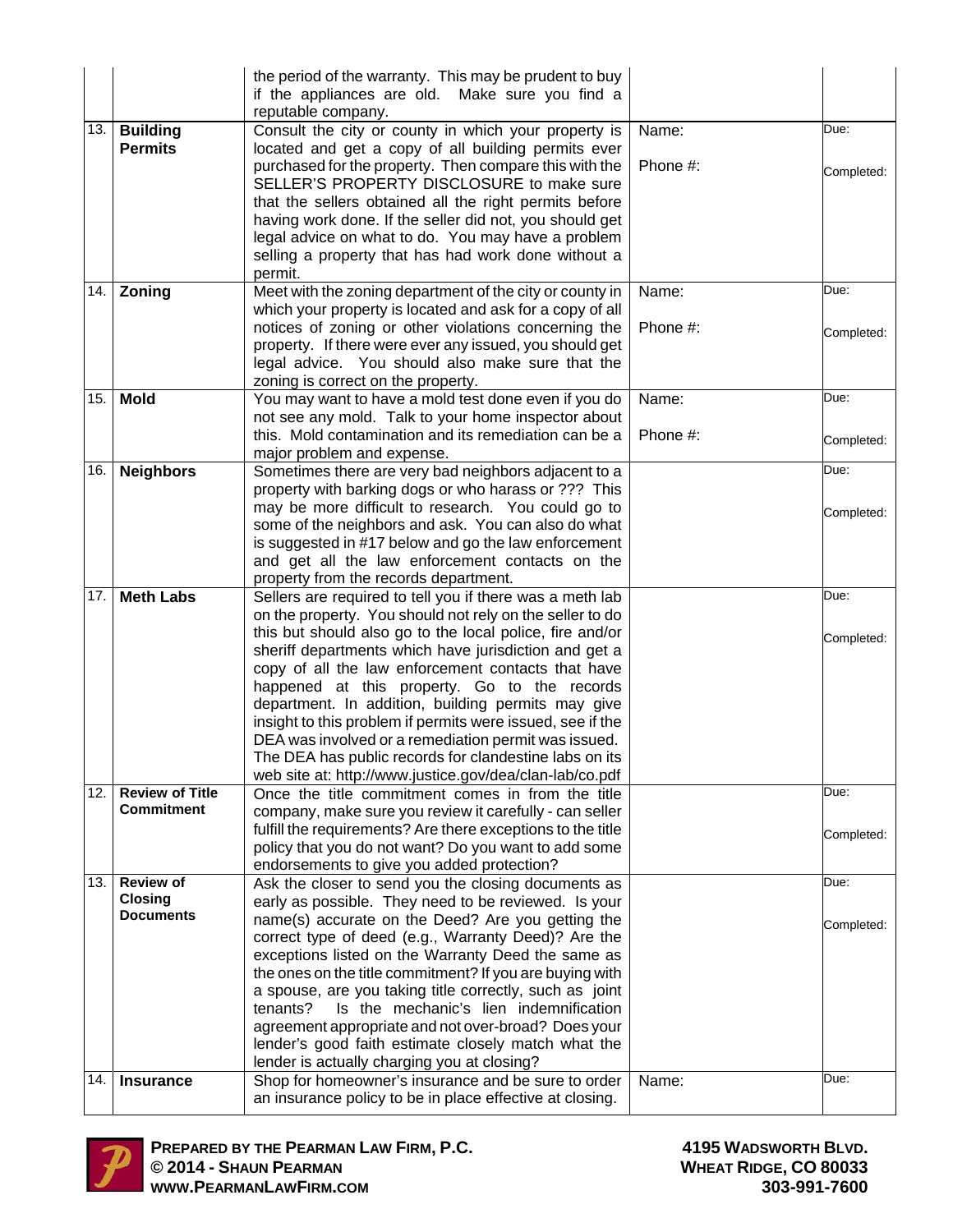|      |                       | You should consult with your insurance agent on what<br>amount of insurance and the various endorsements you<br>should have in place. If you are in a flood plain, your<br>lender will require that you have flood insurance. | Phone #:                                       | Completed: |
|------|-----------------------|-------------------------------------------------------------------------------------------------------------------------------------------------------------------------------------------------------------------------------|------------------------------------------------|------------|
| 15.  | Lender                | Shop for a loan by applying for a loan from more than                                                                                                                                                                         | Name:                                          | Due:       |
|      |                       | one lender. The rates and terms may very well be                                                                                                                                                                              | Phone #:                                       |            |
|      |                       | substantially different but you will need to pick one<br>lender once you get their good faith estimate. The                                                                                                                   |                                                | Completed: |
|      |                       | lender will need a copy of your signed contract.                                                                                                                                                                              |                                                |            |
| 16.  | <b>After Purchase</b> | Follow up after the purchase on several matters:                                                                                                                                                                              |                                                | Due:       |
|      |                       | 1. Warranty Deed Received- the closer will see to it that                                                                                                                                                                     |                                                |            |
|      |                       | this document and the Deed of Trust are recorded in<br>the real estate records at the office of the county clerk                                                                                                              |                                                | Completed: |
|      |                       | and recorder. You should receive the original Warranty                                                                                                                                                                        |                                                |            |
|      |                       | Deed in a few weeks after closing. Mark your calendar                                                                                                                                                                         |                                                |            |
|      |                       | for 30 days and if you have not received the original                                                                                                                                                                         |                                                |            |
|      |                       | Warranty Deed (or other type of deed if you are not                                                                                                                                                                           |                                                |            |
|      |                       | receiving a warranty deed) by then, call the closer and                                                                                                                                                                       |                                                |            |
|      |                       | ask for it. When you get the Warranty Deed, you should<br>confirm that it has the recording information on it at the                                                                                                          |                                                |            |
|      |                       | top (a reception number and a recording date).                                                                                                                                                                                |                                                |            |
|      |                       | 2. Title Policy Received - the title company will provide                                                                                                                                                                     |                                                |            |
|      |                       | to you the original title policy. Mark your calendar and                                                                                                                                                                      |                                                | Due:       |
|      |                       | if you have not received the original title insurance                                                                                                                                                                         |                                                |            |
|      |                       | policy by then, call the title company and ask for it.                                                                                                                                                                        |                                                | Completed: |
|      |                       | Keep this policy permanently, even after you transfer<br>the property some day.                                                                                                                                               |                                                |            |
|      |                       | 3. Insurance Policy Received - the insurance company                                                                                                                                                                          |                                                | Due:       |
|      |                       | will provide you an original insurance policy. Mark your                                                                                                                                                                      |                                                |            |
|      |                       | calendar for 30 days and if you have not received the                                                                                                                                                                         |                                                | Completed: |
|      |                       | original homeowner's insurance policy by then, call the                                                                                                                                                                       |                                                |            |
|      |                       | insurance agent and ask for it. Keep this policy<br>permanently, even after you transfer the property some                                                                                                                    |                                                |            |
|      |                       | day.                                                                                                                                                                                                                          |                                                |            |
|      |                       | 4. Assessor Records Check - in about 60 days after                                                                                                                                                                            |                                                | Due:       |
|      |                       | closing, go on the county assessor's web site to make                                                                                                                                                                         |                                                |            |
|      |                       | sure that your name as the owner correctly appears                                                                                                                                                                            |                                                | Completed: |
|      |                       | there. If not, contact the assessor's office and find out                                                                                                                                                                     |                                                |            |
|      |                       | why.<br>5. Clear Title Check - anytime about 60 days or more                                                                                                                                                                  |                                                |            |
|      |                       | after closing, call any title company and order and O&E                                                                                                                                                                       |                                                | Due:       |
|      |                       | (i.e. an Owner's and Encumbrances search) on your                                                                                                                                                                             |                                                |            |
|      |                       | property. This search costs \$5 and will tell you if the                                                                                                                                                                      |                                                | Completed: |
|      |                       | prior owner's deed of trust has been released and if the                                                                                                                                                                      |                                                |            |
|      |                       | public records shows you as the new owner and your<br>deed of trust is the only encumbrance on the property.                                                                                                                  |                                                |            |
| 17.1 | <b>Sex Offenders</b>  | If you have concern about sex offenders next door,                                                                                                                                                                            |                                                | Due:       |
|      |                       | contact your local law enforcement both in person and                                                                                                                                                                         |                                                |            |
|      |                       | via their web site and do a search for sex offenders in                                                                                                                                                                       |                                                | Completed: |
|      |                       | the area. You may be surprised how many are already                                                                                                                                                                           |                                                |            |
|      |                       | registered all over the city.                                                                                                                                                                                                 |                                                |            |
| 17.  | <b>Legal Advice</b>   | If you do all of the above, you may have questions for<br>your attorney. Do not hesitate to call. The costs of                                                                                                                | Pearman Law Firm, P.C.<br>4195 Wadsworth Blvd. |            |
|      |                       | legal advice may pale in comparison to the potential                                                                                                                                                                          | Wheat Ridge, CO 80033                          |            |
|      |                       | costs if you incur any of the above potential problems.                                                                                                                                                                       |                                                |            |
|      |                       |                                                                                                                                                                                                                               | 303-991-7600                                   |            |
|      |                       |                                                                                                                                                                                                                               |                                                |            |